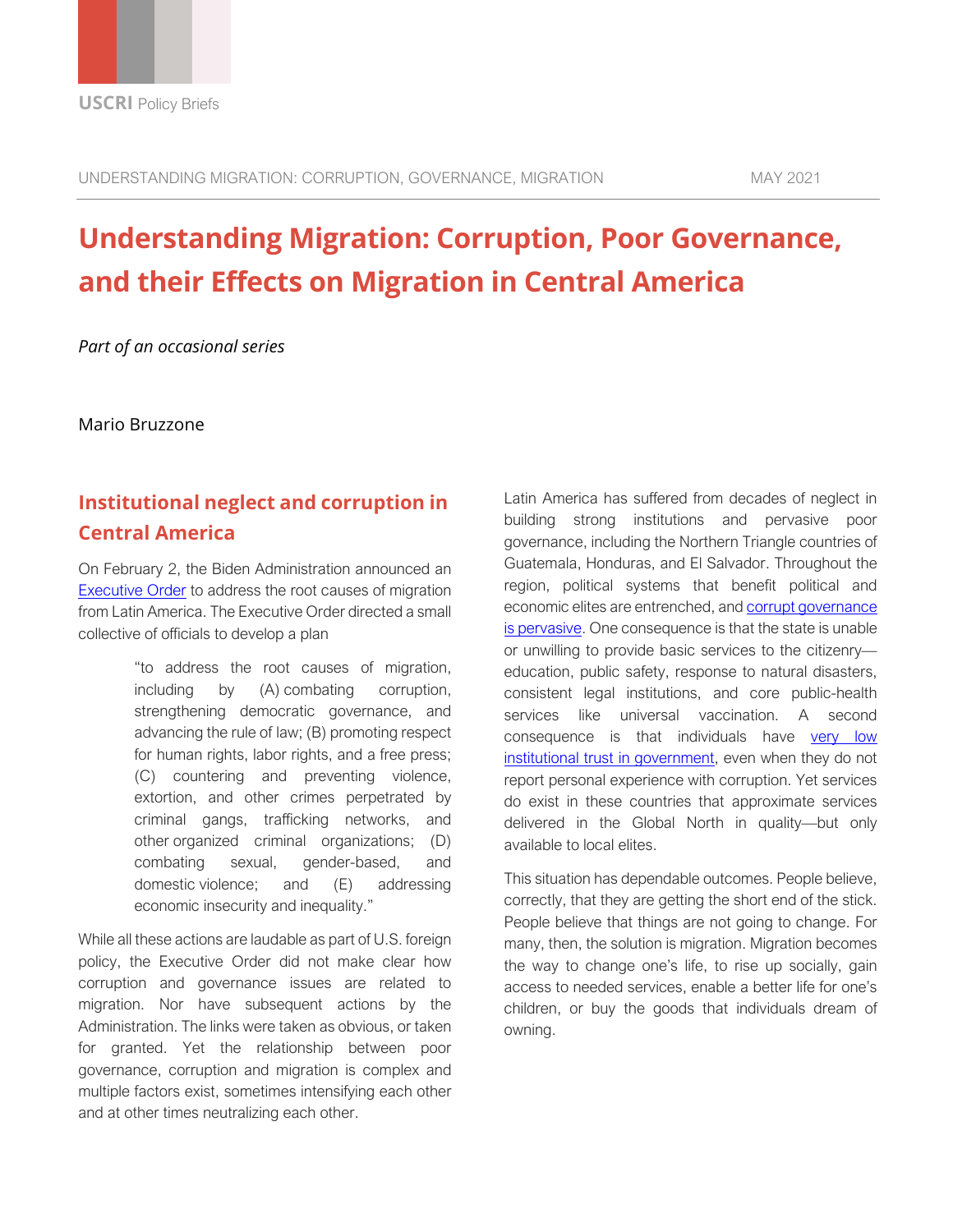#### **Corruption and Migration**

Several relationships between corruption and migration are clear in Latin America, although not all of these are analogous in relationship or equivalent in strength. For the purposes of this brief, "corruption" should be understood via a common advocacy definition: the abuse of entrusted power for personal gain. This definition incorporates a wealth of behaviors, at various scales from unelected community leader to local official to national lawmaker.

Relationships identified by experts and academics include the following:

- Corruption can prompt migration, whether licit or illicit. Corrupt political systems inhibit social mobility, and migration events are driven by the confluence of poor life prospects and chance economic stresses. However, [corruption is a](http://groups.uni-paderborn.de/fiwi/RePEc/Working%20Paper%20neutral/WP67%20-%202013-10.pdf)  [much stronger driver of migration for those with](http://groups.uni-paderborn.de/fiwi/RePEc/Working%20Paper%20neutral/WP67%20-%202013-10.pdf)  [some resources](http://groups.uni-paderborn.de/fiwi/RePEc/Working%20Paper%20neutral/WP67%20-%202013-10.pdf) than the very poor.
- Alternatively, migration can entrench corruption. Migration may lead to corrupt leaders [spending](https://papers.ssrn.com/sol3/papers.cfm?abstract_id=2110610)  [less on](https://papers.ssrn.com/sol3/papers.cfm?abstract_id=2110610) locals and keeping more for themselves, because the effect of remittances ca[n substitute](https://link.springer.com/article/10.1007%2Fs12116-014-9153-3) for the goods and services that leaders would need to distribute to remain in socially powerful positions.
- Corruption can ease smuggling, by decreasing costs and lowering hurdles. However, [smuggling is a reaction to border controls and](https://www.oxfordmartin.ox.ac.uk/blog/smuggling-is-a-reaction-to-border-controls-not-the-cause-of-migration/)  [not a cause of migration.](https://www.oxfordmartin.ox.ac.uk/blog/smuggling-is-a-reaction-to-border-controls-not-the-cause-of-migration/)
- Corruption can [increase migration aspirations,](https://economics-sociology.eu/files/12_52_Lapshyna.pdf) defined as a desire to migrate whether or not migration occurs. Research shows a stronger [correlation](https://onlinelibrary.wiley.com/doi/pdfdirect/10.1111/imig.12617) between dissatisfaction with one's standard of living and migration than between an absolute economic standard and migration. Inequality—both economic and of opportunity makes a large difference, and corrupt areas are deeply unequal.
- In some circumstances, mass migrations can [reduce corruption](https://link.springer.com/content/pdf/10.1007/s11127-017-0442-z.pdf) in [home countries,](https://d1wqtxts1xzle7.cloudfront.net/38361064/Tyburski2012_ISQ.pdf?1438540383=&response-content-disposition=inline%3B+filename%3DResource_Curse_Reversed_Remittances_and.pdf&Expires=1621959973&Signature=YhFENnkos6E-W3lfJqVTiKeV-0ISCdcwl0SjnclWChLz270dn21Uj0KXua0Wgci7sS2p4wzUm%7EqwZH7rXhh-GoOEO1UNT9NNYNThDuOr79Xt48Wde7wrQPoeZ2Subz-agkzQbNPYqiu05q2-YzRhtbfdGcOctwrAZs8n%7E1%7EcrdvJRv7L9TDHJk9yLb2fYgcHQ2xEhIX8ekbAQQ%7EgRLpI51RiP2opnoiwH2A9dJACiAGo2cFPaBdA%7EEN%7EZt1KXPEXUJKvsUCxIWCYkYmfkl-9WVkiwRvcGz3MiuoV755huNIXl63VczG%7EwompF8yCfNYVXpaqvLCMY3tptyN2bDw2gQ__&Key-Pair-Id=APKAJLOHF5GGSLRBV4ZA) particularly when the receiving country is less corrupt than the sending country. The mechanism here is probably that migrants stay

in contact with their home country, and begin to expect political norms closer to that of their country of residence.

- [Corruption may also deter return migration,](https://www.imiscoe.org/journal-cms-2/comparative-migration-studies-2014-3/309-6-qthis-is-my-homeq-pakistani-and-polish-migrants-return-considerations-as-articulations-about-qhomeq-pp-361-38424/file) likely by the same mechanism as above migrants come to perceive their home countries as corrupt, and they prefer to live longer periods in less corrupt political environments.
- Corruption can exacerbate individuals' [vulnerability](https://link.springer.com/article/10.1007%2Fs11069-009-9419-7) to climate change, both impeding the development effects of migration and increasing migration aspirations.

The links between corruption and migration exist and can be powerful. However, even if anti-corruption efforts are successful, migration from Latin America will continue, including illicit migration. Reducing corruption will fail if it is approached as a deterrence strategy for migration. Instead, anti-corruption efforts in Latin America must be understood as part of a strategy to break the cycle of border crises.

### **Improving Conditions Can Make People More Likely to Migrate**

As many of the above bullets suggest, individuals commonly have multiple reasons to leave their homes in search of better lives. Poverty can be an important factor, but lack of social mobility can be more important. Stemming violence can reduce migration when that violence occurs in areas that lack a history of sending migrants to the United States. But due to network effects—essentially, ties that connect migrants in destination countries to individuals in origin countries, and which foster more migration—reducing violence in areas with a history of out-migration may not reduce future out-migration. Violence can prompt migration, but networks sustain it.

One of the most important [findings](https://onlinelibrary.wiley.com/doi/abs/10.1111/j.1467-7660.2007.00435.x) in migration studies is the ["migration](https://papers.ssrn.com/sol3/papers.cfm?abstract_id=3679020) [hump.](https://www.elgaronline.com/view/edcoll/9781782548065/9781782548065.00010.xml)" As a country or region increases its economic development, emigration from the country increases first only to decrease later. The mechanism? It costs money to migrate, so the poorest of the poor tend to be unable to leave. As the poor gain resources, they can use their newfound capital to invest in better lives often in other places. In short, development aid gives